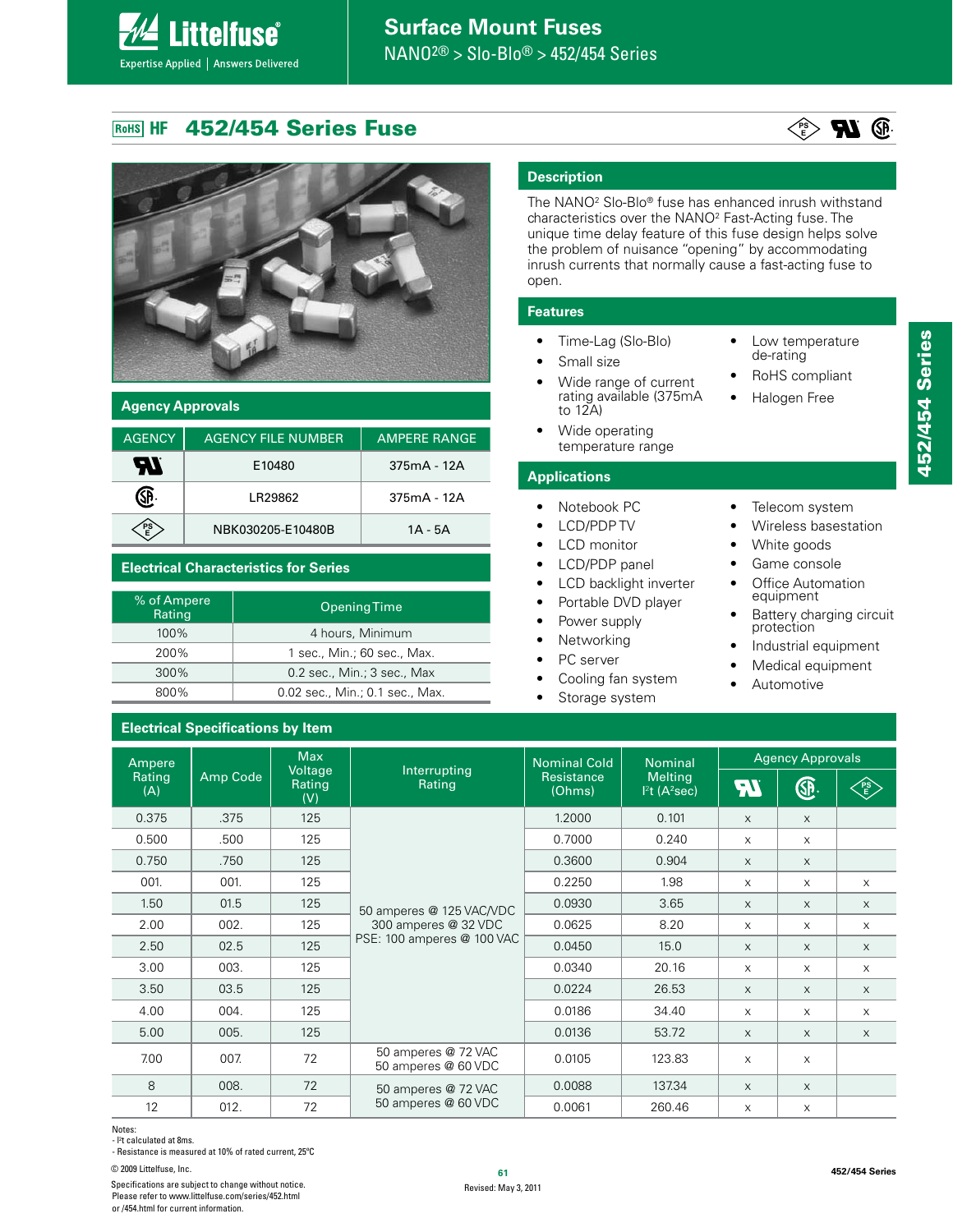# **Internal Surface Mount Fuses**

 $\mathsf{NANO^{2@}} > \mathsf{Slo}\text{-}\mathsf{Blo^@} > \mathsf{452/454}$  Series

**Littelfuse** Expertise Applied | Answers Delivered

### **Temperature Rerating Curve**

### **Average Time Current Curves**



Note:

1. Derating depicted in this curve is in addition to the standard derating of 25% for continuous operation.



### **Soldering Parameters**

| <b>Reflow Condition</b>                                   |                                            | Pb - Free assembly                           |
|-----------------------------------------------------------|--------------------------------------------|----------------------------------------------|
| Pre Heat                                                  | - Temperature Min (T <sub>s(min</sub> )    | 150°C                                        |
|                                                           | - Temperature Max (T <sub>s(max)</sub> )   | $200^{\circ}$ C                              |
|                                                           | -Time (Min to Max) $(t_s)$                 | $60 - 120$ secs                              |
| Average ramp up rate (Liquidus Temp<br>$(T1)$ to peak     |                                            | 5°C/second max.                              |
| $T_{S(max)}$ to $T_{L}$ - Ramp-up Rate                    |                                            | 5°C/second max.                              |
| Reflow                                                    | - Temperature (T <sub>1</sub> ) (Liquidus) | $217^{\circ}$ C                              |
|                                                           | - Temperature (t,)                         | $60 - 90$ seconds                            |
| Peak Temperature $(T_p)$                                  |                                            | 250+0/-5 °C                                  |
| Time within 5°C of actual peak<br>Temperature $(t_{n})$   |                                            | $20 - 40$ seconds                            |
| Ramp-down Rate                                            |                                            | 5°C/second max.                              |
| Time 25 $\degree$ C to peak Temperature (T <sub>o</sub> ) |                                            | 8 minutes max.                               |
| Do not exceed                                             |                                            | $260^{\circ}$ C                              |
| <b>Wave Soldering Parameters</b>                          |                                            | 260°C Peak<br>Temperature,<br>3 seconds max. |